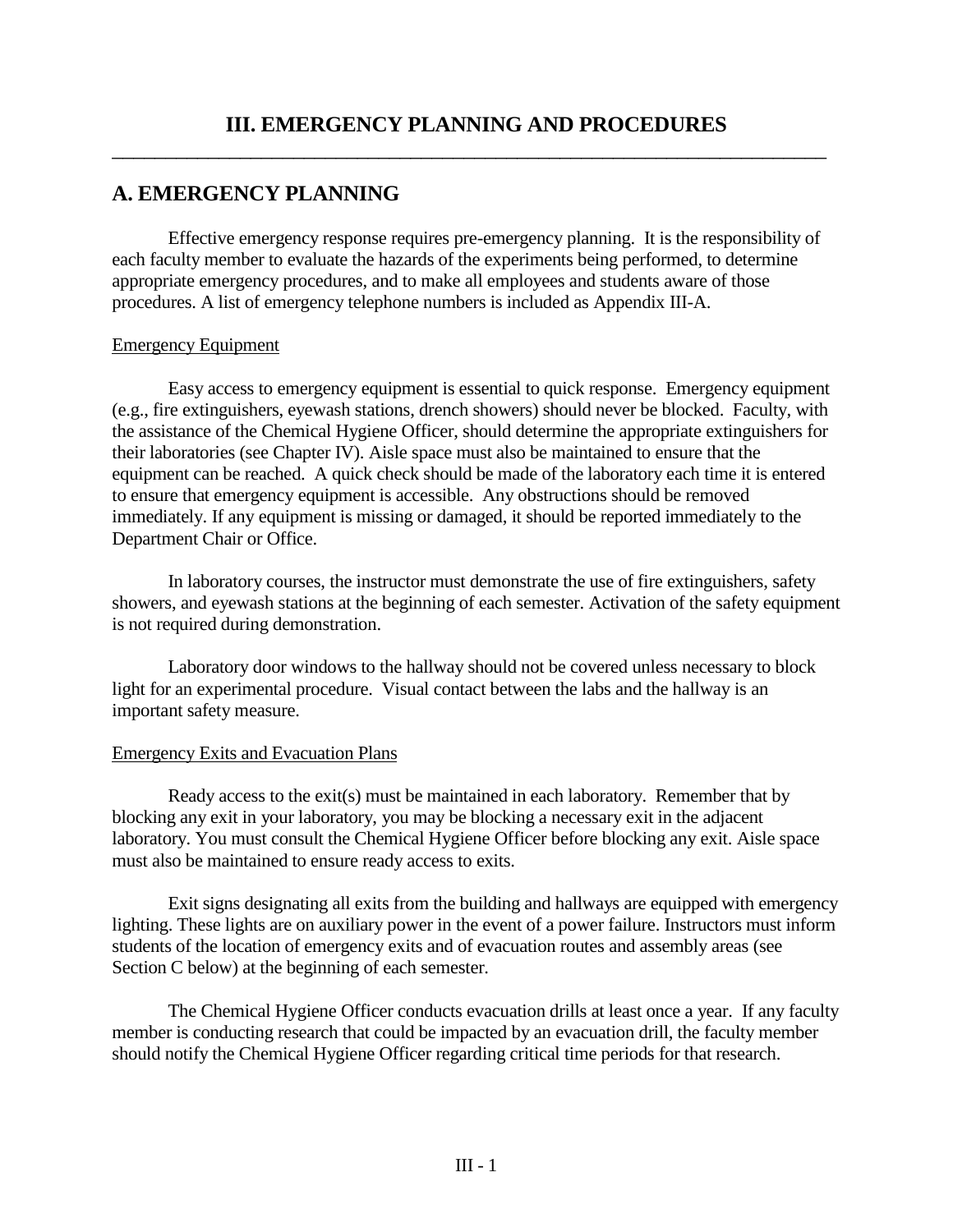### Emergency Communication

Panic alarm buttons are located in Carr and Kendade laboratories, are some other areas of the science complex. The alarm is a blue box with a push button. Pushing the button sends an alarm alerting Campus Police that there is an emergency situation in that area, and a Campus Police Officer will be dispatched. If a hazardous condition exists, leave the room after pushing the alarm. If no hazardous condition exists, await Campus Police response for assistance. These alarm stations should not be used as a substitute for the fire alarm pull boxes, as they will not signal for building evacuation and a delay in Fire Department response would result.

Emergency fire alarm pull boxes are located in all hallways. These boxes sound an alarm throughout the building signaling evacuation, and directly alert Campus Police. The emergency number, 1911 (cell phone: 413-538-2304), should also be called from a telephone a safe distance from the emergency to provide Campus Police with details.

The campus emergency number, 1911 (cell phone: 413-538-2304), is posted on all phones. A sign indicating whom to contact for information on the chemicals and hazards of a particular laboratory, in the event of an emergency, is posted on every laboratory door. Departments are responsible for keeping signs up-to-date. Additional signs are available from the Chemical Hygiene Officer.

Campus Police maintains a list of emergency contact information for critical locations including all areas with alarmed equipment. Campus Police requests updated information annually, any additional changes should be provided to Campus Police by the departments.

At the beginning of each semester instructors inform students of the location of emergency alarm boxes and telephones and that immediate evacuation is mandatory upon hearing the alarm.

### Chemical Emergencies

Faculty members should evaluate the hazards and quantities of the chemicals in use in their laboratories to determine what level of response would be required in the event of a chemical release. Particular attention should be devoted to procedures for releases of substances defined as Acute Toxins (Chapter  $V(h)$ ) and reactive chemicals (Chapter  $V(e)$ ). All employees and students must be informed of any emergencies that would require immediate evacuation of the room or building. The Chemical Hygiene Officer can provide assistance in evaluating specific hazards and appropriate emergency response procedures upon request.

Possible incidents are classified into two categories: emergency responses or incidental releases. An **emergency response** is an occurrence that results in, or is likely to result in, an uncontrolled release of hazardous materials that requires a response effort by employees outside the release area or other designated responders (e.g., Fire Department, clean-up contractor). Situations generally resulting in emergency responses include: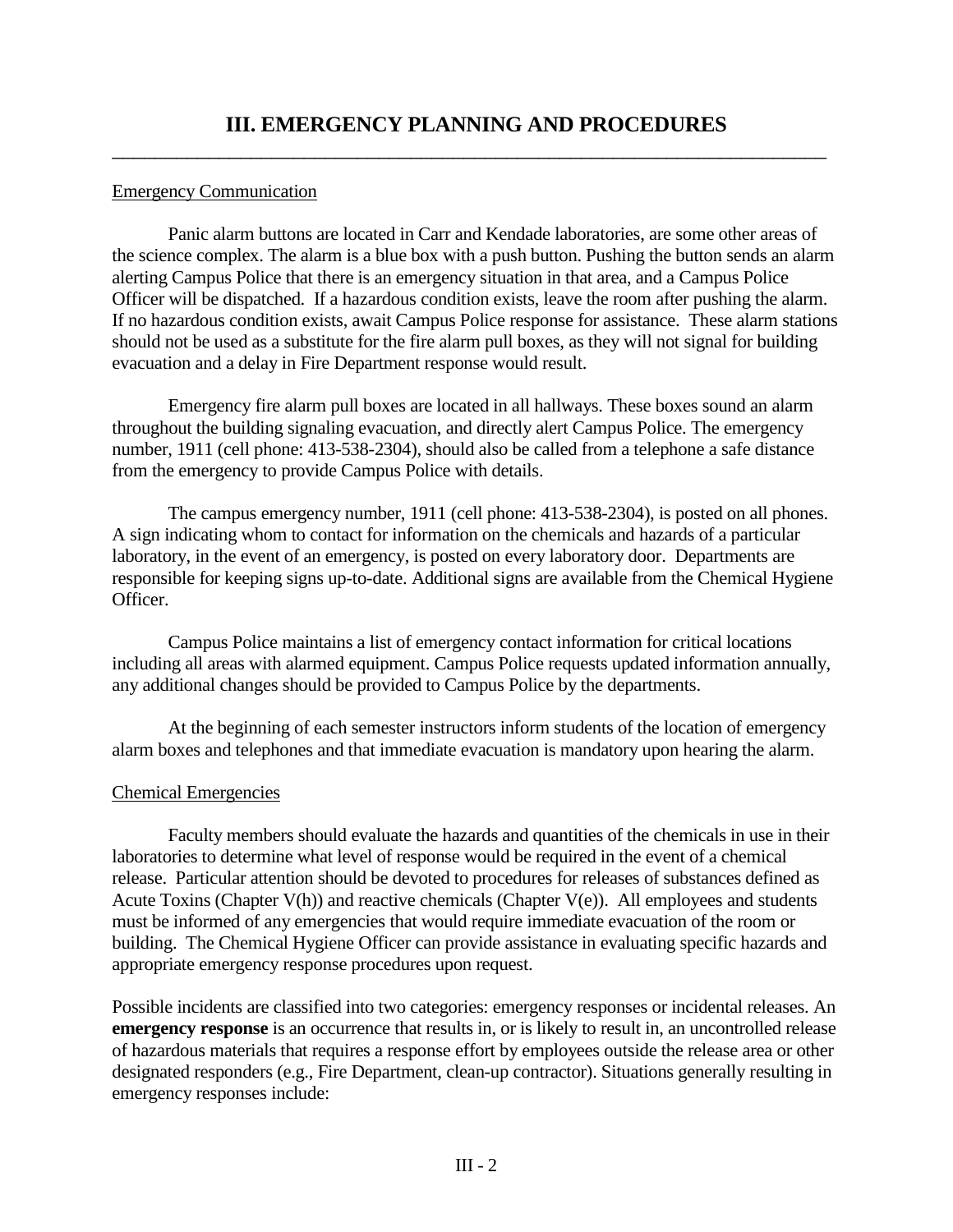$\overline{a_1}$  ,  $\overline{a_2}$  ,  $\overline{a_3}$  ,  $\overline{a_4}$  ,  $\overline{a_5}$  ,  $\overline{a_6}$  ,  $\overline{a_7}$  ,  $\overline{a_8}$  ,  $\overline{a_9}$  ,  $\overline{a_9}$  ,  $\overline{a_9}$  ,  $\overline{a_9}$  ,  $\overline{a_9}$  ,  $\overline{a_9}$  ,  $\overline{a_9}$  ,  $\overline{a_9}$  ,  $\overline{a_9}$  ,

- the release requires evacuations of the area
- the release poses, or has the potential to pose, conditions that are immediately dangerous to life and health
- the release poses a serious threat of fire or explosion
- the release requires immediate attention because of imminent danger
- the release may cause high levels of exposure to toxic substances
- there is uncertainty that those working in the area can safety handle the hazard
- the situation is unclear or data is lacking on important factors.

An **incidental release** of hazardous materials occurs when (1) the substance can be absorbed, neutralized, or otherwise controlled at the time of release by those in the immediate release area or other laboratory personnel, or (2) a release where there is no potential safety or health hazard.

The Chemical Hygiene Officer can provide assistance in evaluating specific hazards and appropriate emergency response procedures upon request. Section E describes response procedures for chemical releases.

#### Utility Loss

Each department should keep up-to-date procedures to be followed in the event of power or water loss (e.g., equipment shut-off). In the event of power loss, no operations releasing hazardous vapors should be conducted as ventilation is not adequate. In the event of water loss, no hazardous chemicals should be used in the laboratory as emergency eyewashes and showers are not available.

Hoods in Carr and Kendade are connected to the emergency power system. If the power is off, the emergency power system will maintain enough flow in the hoods to maintain a negative pressure, preventing contaminants from escaping into the room. In the event of a power failure (hoods will go into alarm), all chemical operations should be shut down, the hood sash(es) closed, and the lab evacuated.

#### Special Needs

Faculty should discuss evacuation procedures with all mobility-impaired persons in the laboratory to determine their needs for assistance.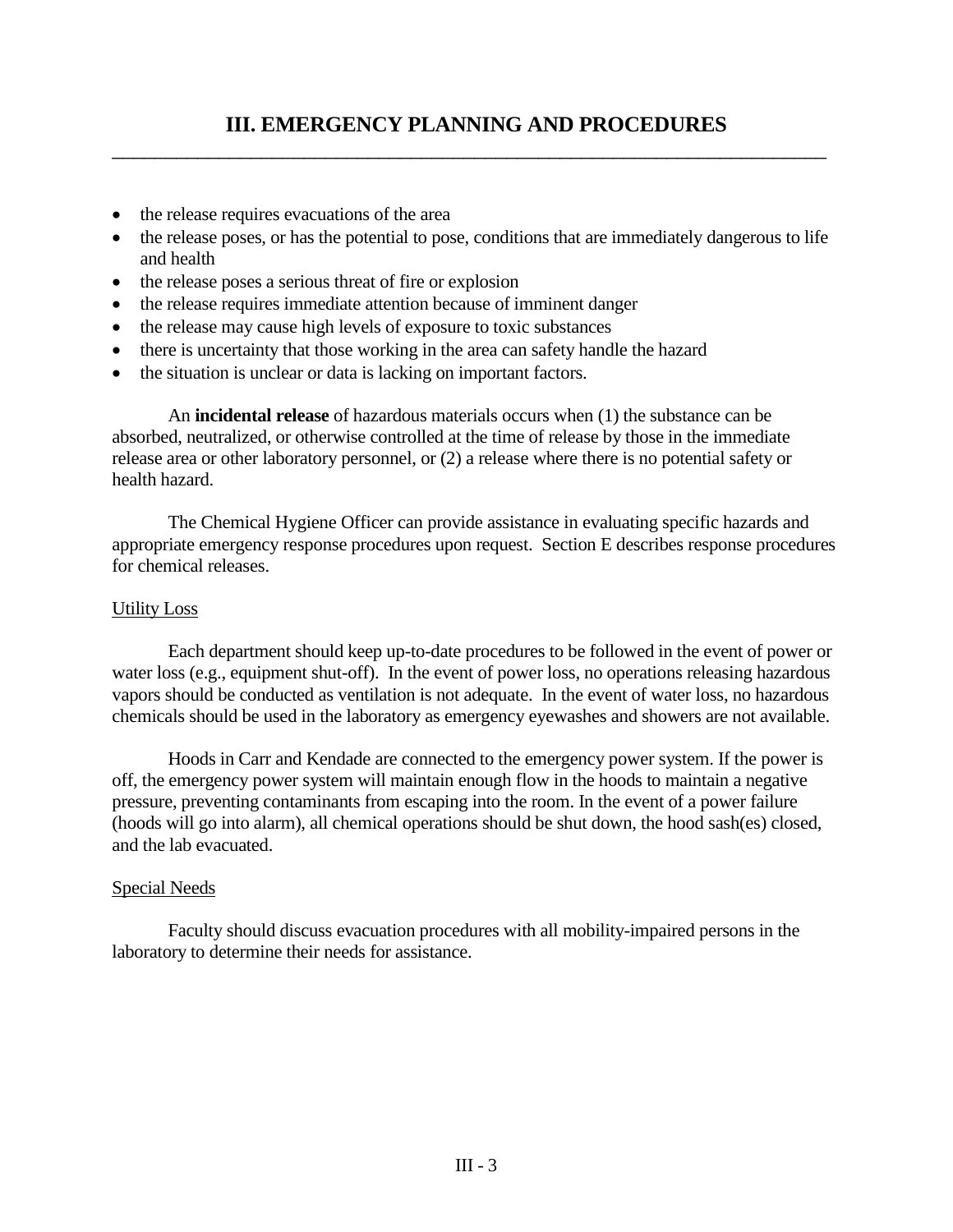# **B. EMERGENCY PROCEDURES—BASIC STEPS**

The first priority in emergency response is the protection of life and health. The following four basic steps apply to all emergency situations. Additional procedures for specific situations follow.

1. Make sure everyone in the immediate vicinity is aware of the problem.

2. Contain the emergency if it can be done safely.

3. Pull the alarm to evacuate the building if the emergency cannot be contained or there is any doubt as to the severity of the situation.

4. Summon Aid—Dial 1911 (cell phone: 413-538-2304) for all emergencies.

# **C. FIRES**

Many small laboratory fires can be controlled by removing the source of ignition, dousing with water (**do not apply water to chemical fires**), or smothering the flame with a watch glass or beaker to eliminate the oxygen needed to sustain the fire. If the fire cannot be extinguished with such immediate actions or those actions are not successful, the following actions should be taken.

1. If the fire is in a hood, close the sash.

2. If your clothing or hair is on fire: drop to the floor and roll or use the deluge shower to extinguish the flames.

3. Decide if the fire can be safely fought with a fire extinguisher based on the guidelines listed below.

4. Pull the alarm to signal evacuation.

5. Evacuate the building.

6. Assist Campus Police and the Fire Department by providing them with information on the exact location of the fire, hazards in the area, and location of emergency shutoffs.

### Evacuation

Upon hearing the fire alarm, laboratory occupants should: shut off ignition sources, close the laboratory door when everyone is out, and immediately exit the building using the nearest exit. All members of a class or lab should exit from the same door. Everyone present in the building at the time of the alarm should assemble in class groups at the designated assembly areas listed below.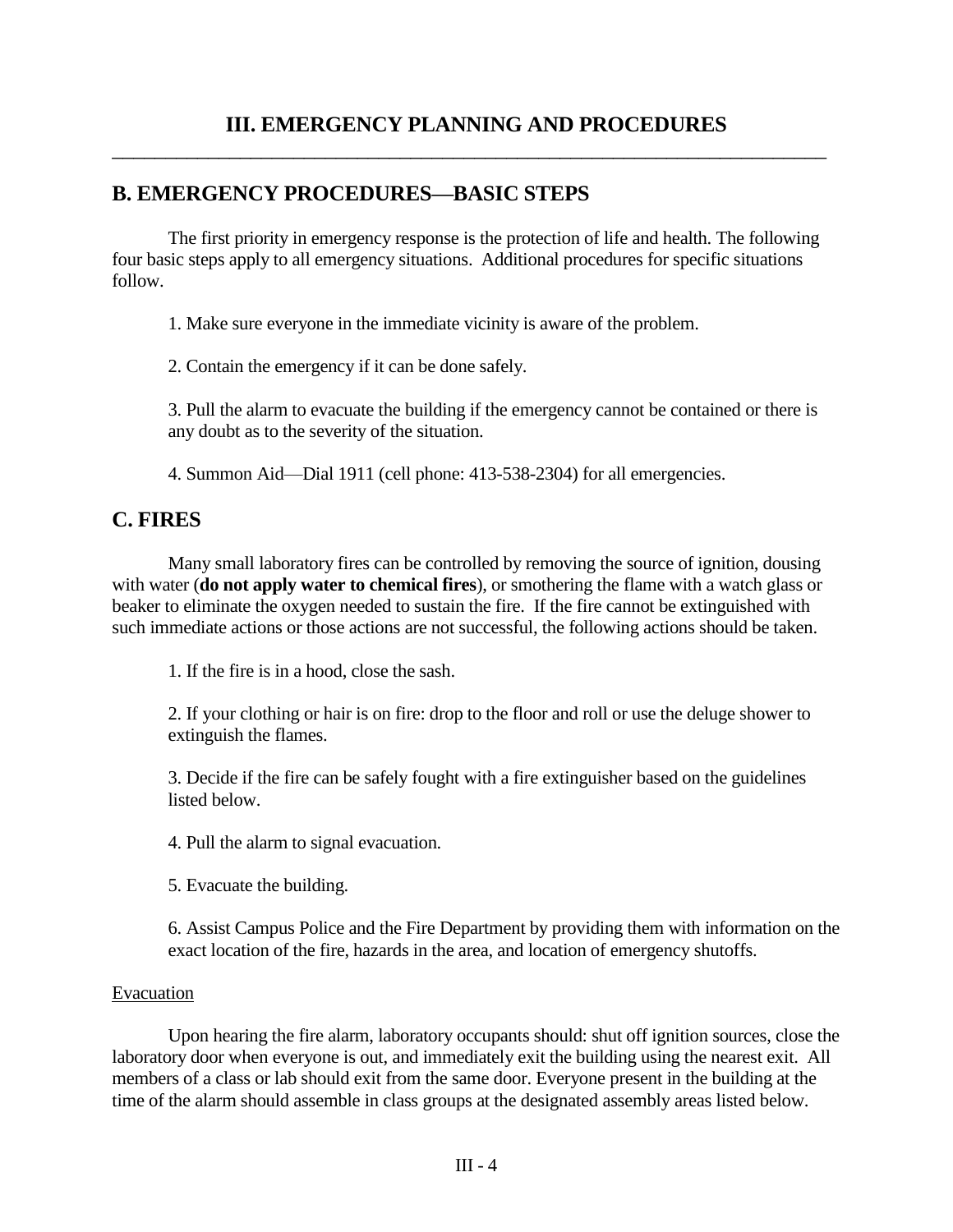Campus Police may direct assembled groups to move to others areas to maintain a safe distance from the buildings and emergency vehicles. Faculty members should confirm that all students in their classes are outside. No one should leave the area until specifically told to by Campus Police.

| <b>Building</b> | <b>Assembly Area</b>              |  |
|-----------------|-----------------------------------|--|
| Clapp           | <b>Library East Entrance</b>      |  |
| Kendade         | <b>Library East Entrance</b>      |  |
| Shattuck        | <b>Dwight South Entrance</b>      |  |
| Carr            | <b>Reese West Entrance</b>        |  |
| Cleveland       | <b>Reese West Entrance</b>        |  |
| Reese           | <b>Carr Loading Dock Entrance</b> |  |

#### Using Fire Extinguishers

Fire extinguishers are in the laboratory to assist in the evacuation of laboratory occupants. They should be used to fight a fire only if **ALL** of the following are true.

One: Someone has been sent to pull the alarm for evacuation and to call Campus Police at 1911 (cell phone: 413-538-2304).

Two: The fire is small and confined to the immediate area where it started (e.g., in a wastebasket).

Three: There are no flammable chemicals or other combustible materials near the fire area.

Four: You can fight the fire while maintaining a safe escape route.

Five: You have had training in the use of the extinguisher and are confident that you can operate it effectively.

#### Gas Shut-Offs

All laboratories in Carr and Kendade are equipped with gas shutoffs. In the event of a fire in the laboratory, the faculty member or instructor should shut off the gas in the room. There are two types, lever handles and push buttons. Lever handles may be both turned on and off by laboratory personnel. Push button shut-offs require Facilities Management service to restart gas flow.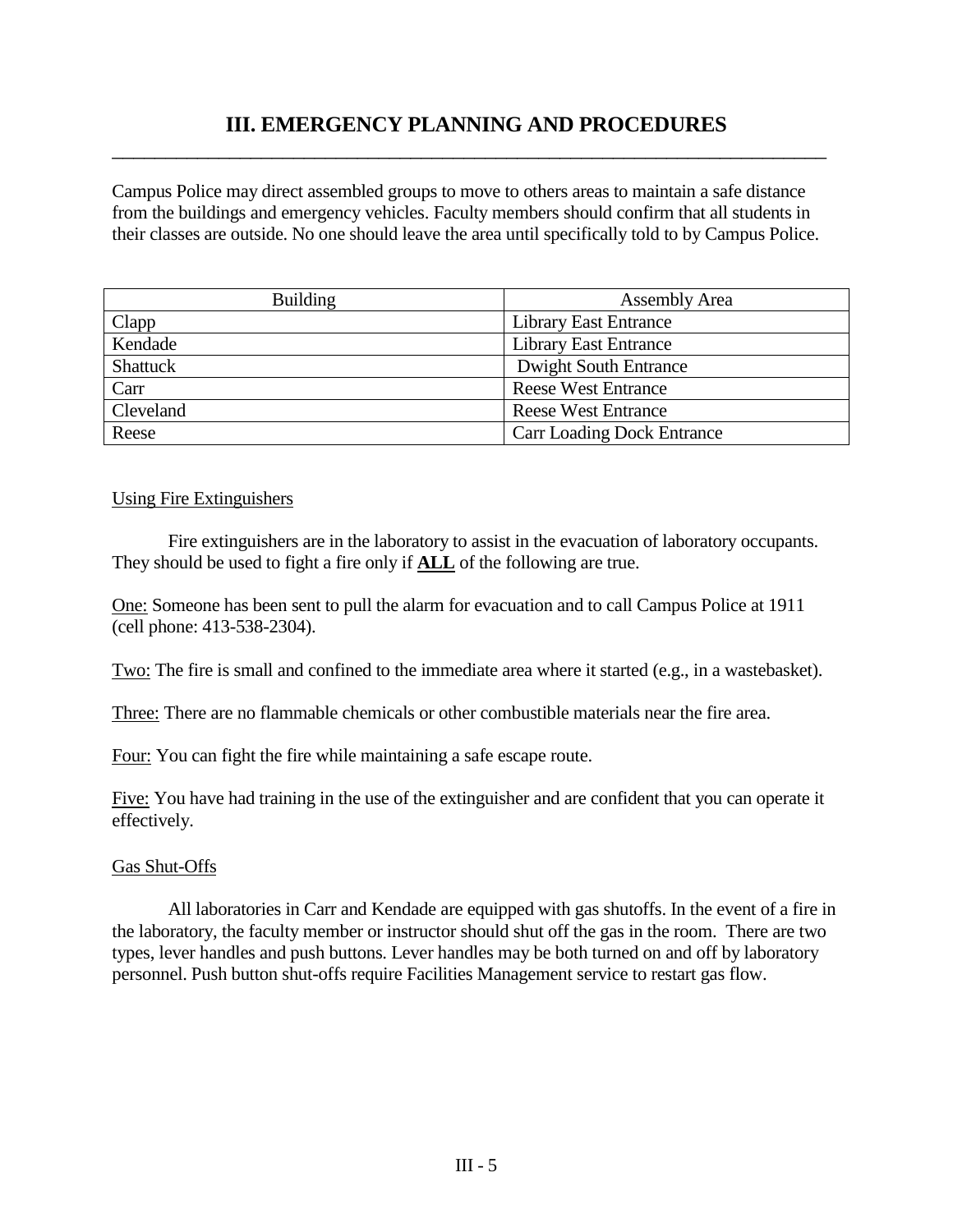# **D. PERSONAL INJURY**

In the event that someone is injured take the following actions. Additional procedures for responding to chemical contamination are listed below.

1. Seek the assistance of a faculty or staff member.

2. Rescue the victim from life-threatening danger if it can be done safely.

3. Dial 1911 to notify Campus Police (cell phone: 413-538-2304), or push the blue panic alarm button if available. All Campus Police officers have first aid training.

4. For minor injuries treat with local first aid supplies and call Campus Police for transport to the College Health Center. A student with minor injuries may walk to the Health Center if accompanied. During the summer and semester break when the Health Center is closed, call Campus Police; they will arrange transport to a medical facility.

5. An injured/contaminated student going to the Health Center should be accompanied by a teaching assistant or other person with knowledge of the incident. The Health Center should be called to inform them that the student is coming and the nature of the injury. If a chemical is involved documentation (e.g., MSDS, lab handout) of the chemical name should be brought. If the MSDS is not available to go with the student, it should be faxed to the Health Center (538-2353) as soon as possible.

6. Serious injuries and faculty/staff injuries should be taken directly to the Holyoke Medical Center. Campus Police will request an ambulance when needed.

7. Contact the supervising faculty or staff member.

8. Clean up or control any hazardous condition that caused or was caused by the accident if it can be done safely.

### Chemical Contamination

In the event of **eye contamination** take the following action.

1. Go immediately to an eyewash station and flush the eye for at least **15 minutes** (the 15 minute flushing time is essential to prevent damage to the eyes).

2. The eyes should be held open (remove contact lenses).

3. Call Campus Police for assistance at ext. 1911 (cell phone: 413-538-2304), or push the blue panic alarm button if available.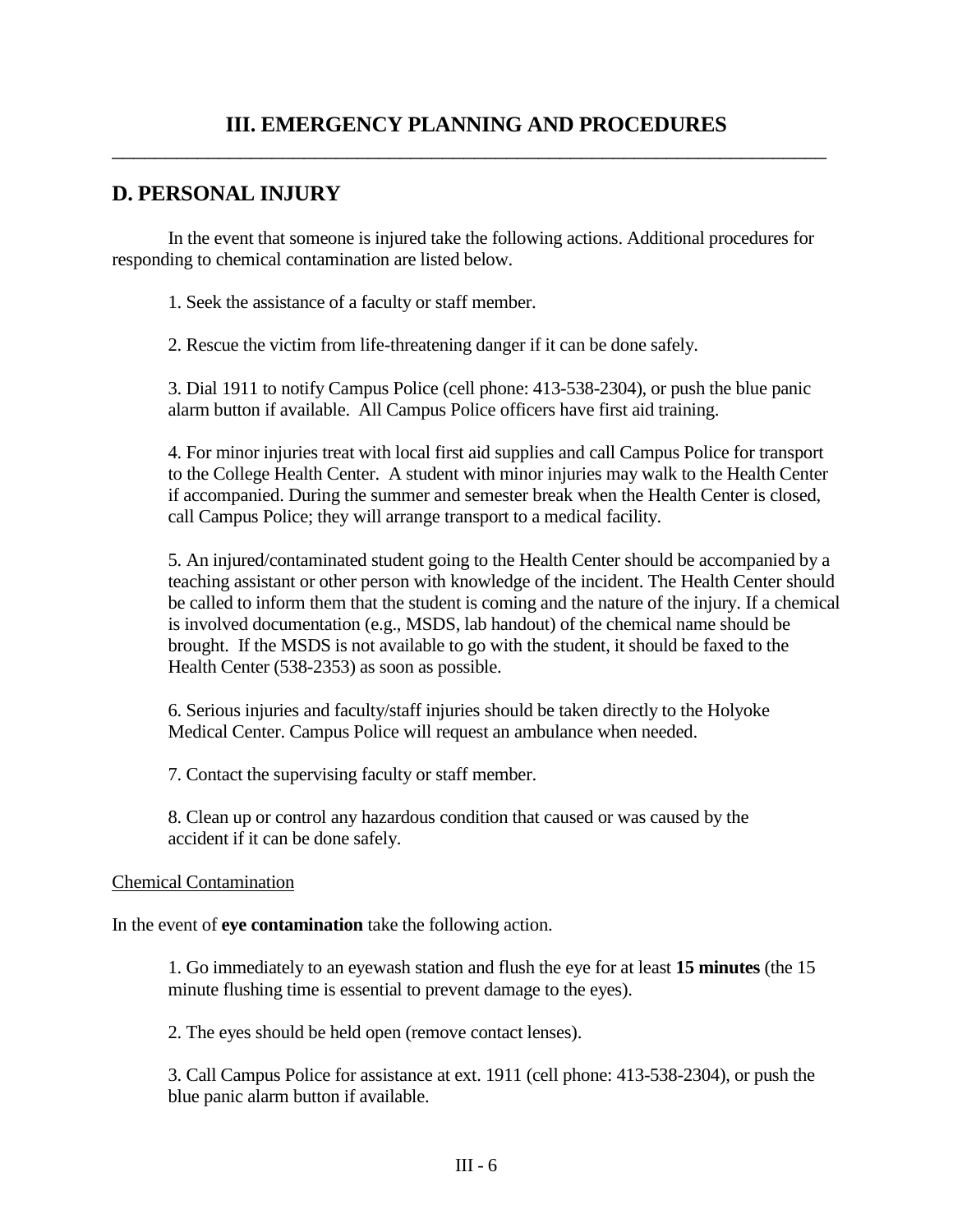$\overline{a_1}$  ,  $\overline{a_2}$  ,  $\overline{a_3}$  ,  $\overline{a_4}$  ,  $\overline{a_5}$  ,  $\overline{a_6}$  ,  $\overline{a_7}$  ,  $\overline{a_8}$  ,  $\overline{a_9}$  ,  $\overline{a_9}$  ,  $\overline{a_9}$  ,  $\overline{a_9}$  ,  $\overline{a_9}$  ,  $\overline{a_9}$  ,  $\overline{a_9}$  ,  $\overline{a_9}$  ,  $\overline{a_9}$  ,

4. Medical evaluation is required for all cases of eye contamination.

In the event of **skin or clothing contamination** take the following action.

1. Use the safety shower, hose or laboratory sink to thoroughly flush the area. (In the event that non-emergency washing is advisable, the shower room, Carr LL13, can be used. Someone must remain in the shower room with the person.)

2. Remove all contaminated clothing. If the head has been contaminated flush well prior to removing safety goggles so that contaminants are not flushed into the eyes.

3. Call Campus Police at ext. 1911 (cell phone: 413-538-2304) to report the incident and receive assistance.

4. In cases of visible tissue damage, contamination of a large area, or contamination with an acutely toxic substance, medical evaluation is required. The area must be thoroughly flushed prior to transport. Campus Police will transport or arrange for transport to a health facility. In all other cases, contact Campus Police and call the Health Center at ext. 2121, or the Holyoke Medical Center Emergency Room when the Health Center is not open, for advice on the need for immediate medical treatment.

### Accident Reporting

All accidents, however slight, must be reported immediately to the supervising faculty member or, in the case of faculty accidents, the department chair. For non-employees, A F*irst Report of Accident* form (see Appendix III-B) must be completed as soon as possible. Copies of the form are available on the web at:

https://www.mtholyoke.edu/sites/default/files/ehs/docs/iii-appendix-b.pdf. Employee accidents must be reported using the forms available at http://www.mtholyoke.edu/hr/workerscomp.html.

# **E. CHEMICAL RELEASES**

While most chemical releases in the laboratory are incidental releases (as described in Section A) and can be controlled by laboratory ventilation and cleaned up by laboratory personnel with minimal risk, some releases can pose a fire hazard or health hazard to lab personnel and other occupants of the building. The following procedures for notification and spill clean-up should be followed to ensure the safety of all building occupants and minimize potential property damage.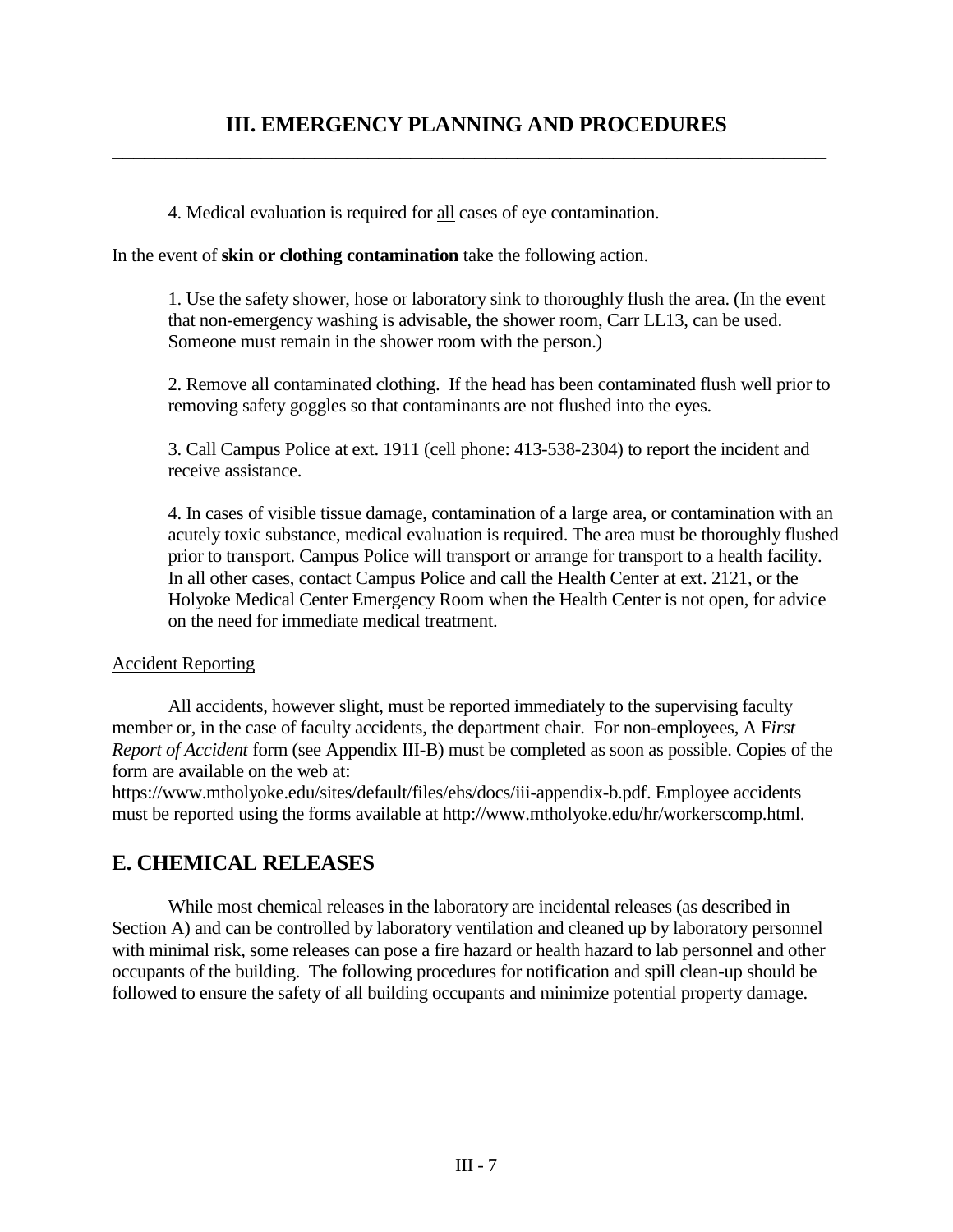### Release Notification

1. Make everyone in the laboratory aware of the release and instruct them to stay away from the area, or, if there is a fire or health threat, to leave the laboratory.

2. Notify the supervising faculty member or another department faculty or staff member.

3. If there is a threat of fire or an immediate or significant long term health hazard, pull the fire alarm to evacuate the building. This will automatically alert Campus Police and the Fire Department.

4. If the release is not confined to the laboratory in which it occurs (e.g., vapor release to the hallway), or there is any doubt regarding a potential fire or health threat, call Campus Police (ext. 1911 (from a cell phone: 413-538-2304)) and describe the incident.

### **Hazard Assessment and Evacuation**

1. As stated above, if laboratory personnel believe there is a threat of fire or an immediate or significant long term health hazard they should initiate evacuation by pulling the fire alarm.

2. If the release is contained in a small area within a laboratory and there is no threat of a fire or immediate or significant long term health hazard, the faculty member will determine if the release is an incidental release or an emergency response (as described in Section A). If the release is an incidental release, the faculty member will proceed to clean-up the material. If the faculty member determines that the release is an emergency, call Campus Police (ext. 1911 (from a cell phone: 413- 538-2304)).

3. If immediate evacuation did not occur and there is any doubt regarding a potential fire or health threat, Campus Police will evacuate the building until the potential hazard can be assessed. This can be done by activating the building fire alarm or, if there is no immediate fire or health threat, by Campus Police officers clearing the building.

4. All building occupants must evacuate the building immediately upon hearing the fire alarm or upon being told to leave by Campus Police. Occupants may not reenter the building until the Fire Department or Campus Police has authorized reentry.

5. Campus Police will meet with the following people, if they are available, to assess the potential hazard:

- responsible faculty member
- Department Chair
- Chemical Hygiene Officer
- Facilities Management Representative (if building systems involved)
- other Department representatives within the building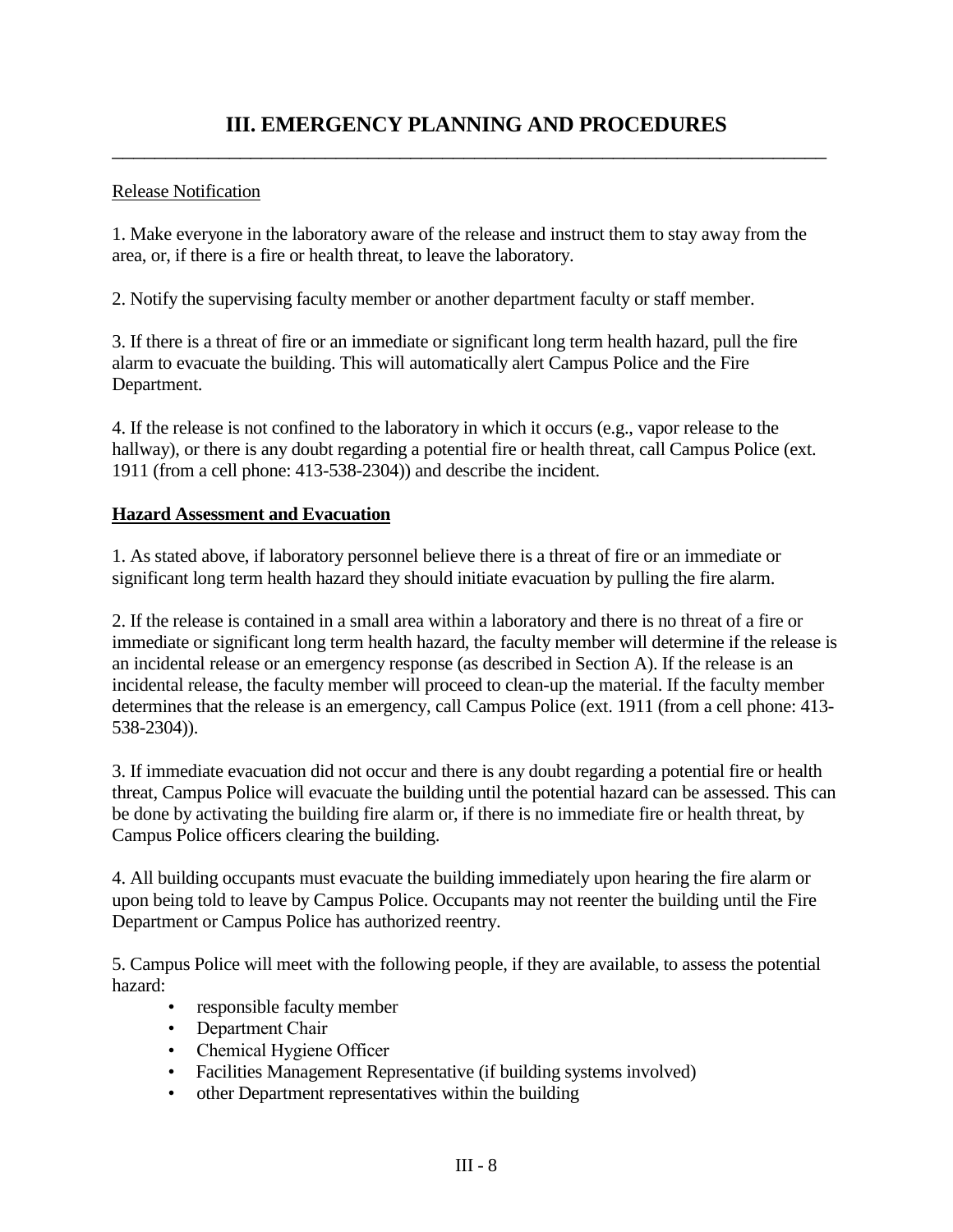$\overline{a_1}$  ,  $\overline{a_2}$  ,  $\overline{a_3}$  ,  $\overline{a_4}$  ,  $\overline{a_5}$  ,  $\overline{a_6}$  ,  $\overline{a_7}$  ,  $\overline{a_8}$  ,  $\overline{a_9}$  ,  $\overline{a_9}$  ,  $\overline{a_9}$  ,  $\overline{a_9}$  ,  $\overline{a_9}$  ,  $\overline{a_9}$  ,  $\overline{a_9}$  ,  $\overline{a_9}$  ,  $\overline{a_9}$  ,

If evacuation has occurred, these individuals should meet the ranking Campus Police officer on the road side in front of the Carr/Clapp connector.

6. In consultation with the above individuals, Campus Police will determine:

- if the spill is an incidental release (as described in Section A) and can be cleaned up by laboratory personnel,
- if the spill is an emergency response (as described in Section A) and outside advice or assistance is needed,
- if additional evacuation is necessary,
- what additional remedial actions are necessary, and
- when the building can be reoccupied.

7. If the building is to remain closed, all exterior doors will be locked and signs posted indicating that the building is closed.

### **Spill Clean-Up**

**If the release is an incidental release and can be cleaned up by laboratory personnel follow the procedure listed below.** Spill response should be done under the immediate supervision of the faculty member responsible for the laboratory or another faculty or staff member.

1. Assign specific tasks and keep everyone else away from the area.

2. Obtain the supplies and equipment needed.

3. All persons involved in spill clean up must wear protective equipment. The minimum level of protective equipment is

- lab coat
- splash goggles
- nitrile or other chemical resistant gloves (do not use disposable latex gloves)

4. Contain the spilled material to as small an area as possible.

5. Proceed to clean-up the spilled material using absorbent, neutralizers, etc.. Only use neutralizers if you have been specifically trained in proper application techniques.

6. Collect all spilled material and contaminated material for proper disposal (see Chapter VIII).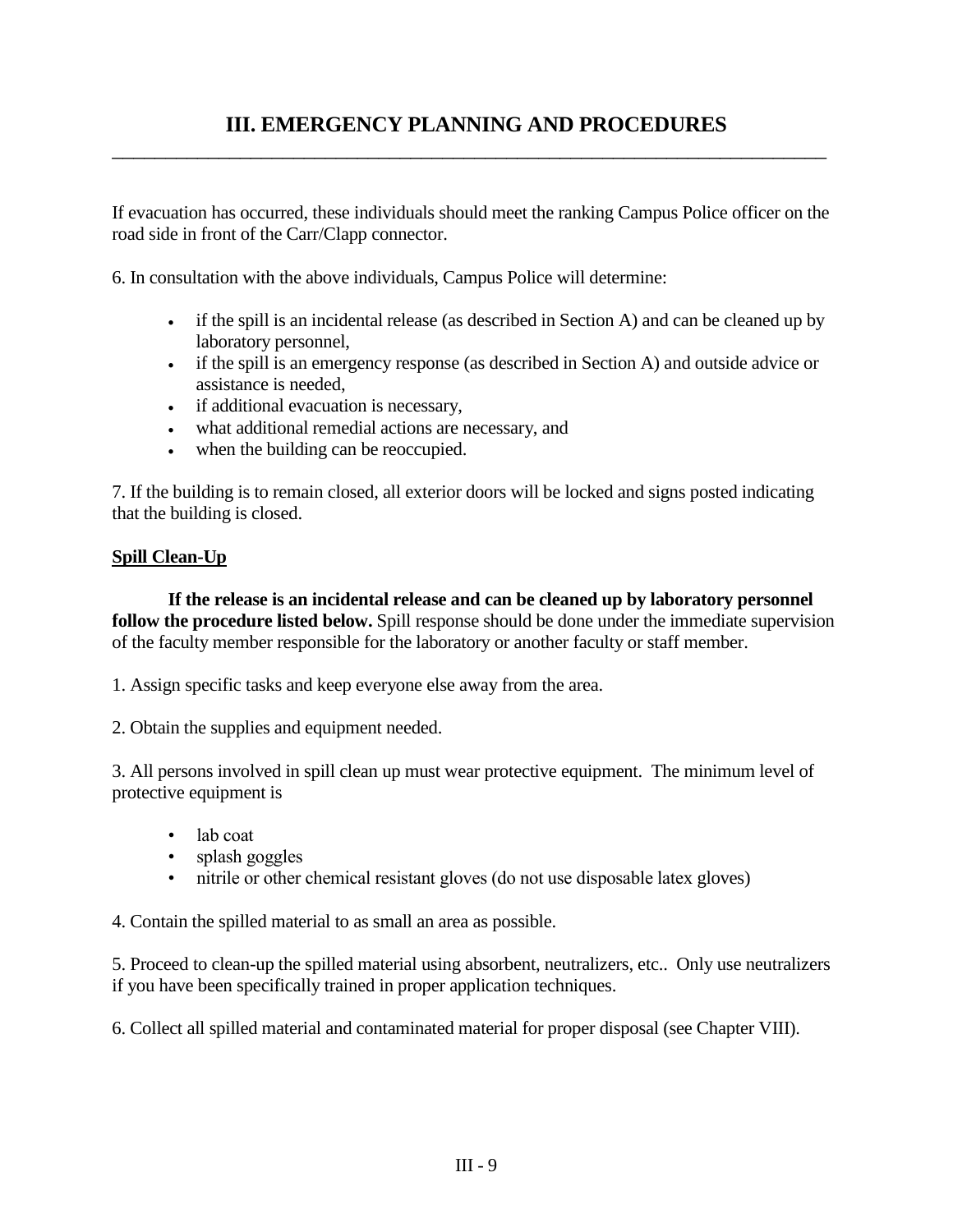$\overline{a_1}$  ,  $\overline{a_2}$  ,  $\overline{a_3}$  ,  $\overline{a_4}$  ,  $\overline{a_5}$  ,  $\overline{a_6}$  ,  $\overline{a_7}$  ,  $\overline{a_8}$  ,  $\overline{a_9}$  ,  $\overline{a_9}$  ,  $\overline{a_9}$  ,  $\overline{a_9}$  ,  $\overline{a_9}$  ,  $\overline{a_9}$  ,  $\overline{a_9}$  ,  $\overline{a_9}$  ,  $\overline{a_9}$  ,

**If the spill is an emergency response and outside assistance is needed,** Campus Police or Environmental Health and Safety will contact outside resources for assistance. Sources of assistance include:

Fire Department (if there is a fire or immediate health threat)

Triumvirate Environmental, Inc. (800-966-9282)

### Spill Control Supplies

Spill control supplies for use in cleaning up spills that can be controlled by laboratory personnel are located in the Carr LL11, Carr 1<sup>st</sup> floor corridor, Clapp 207and in Psychology/ Education room 128. Supplies in these locations include:

- nitrile gloves
- tyvek protective suits
- chemical splash goggles
- vapor barrier absorbent pads
- acid, base and solvent neutralizers
- mercury clean-up powder
- disposal bags

Additional spill control supplies available in the hazardous waste storage area include:

- 4" absorbent socks/booms
- absorbent pillows and pads
- acid/base neutralizers
- spill sign
- gloves/goggles/tyvek suits
- pH paper
- repair putty stick
- disposal bags

#### Mercury Spills

Metallic mercury is toxic by skin absorption, inhalation and ingestion. Long-term exposure to low concentrations of vapor is harmful. Particular care should be taken in cleaning up mercury spills to ensure that the area is totally decontaminated. For cleaning up small spills of mercury (e.g., broken thermometers) take the following actions:

1. Provide maximum ventilation in the contaminated area.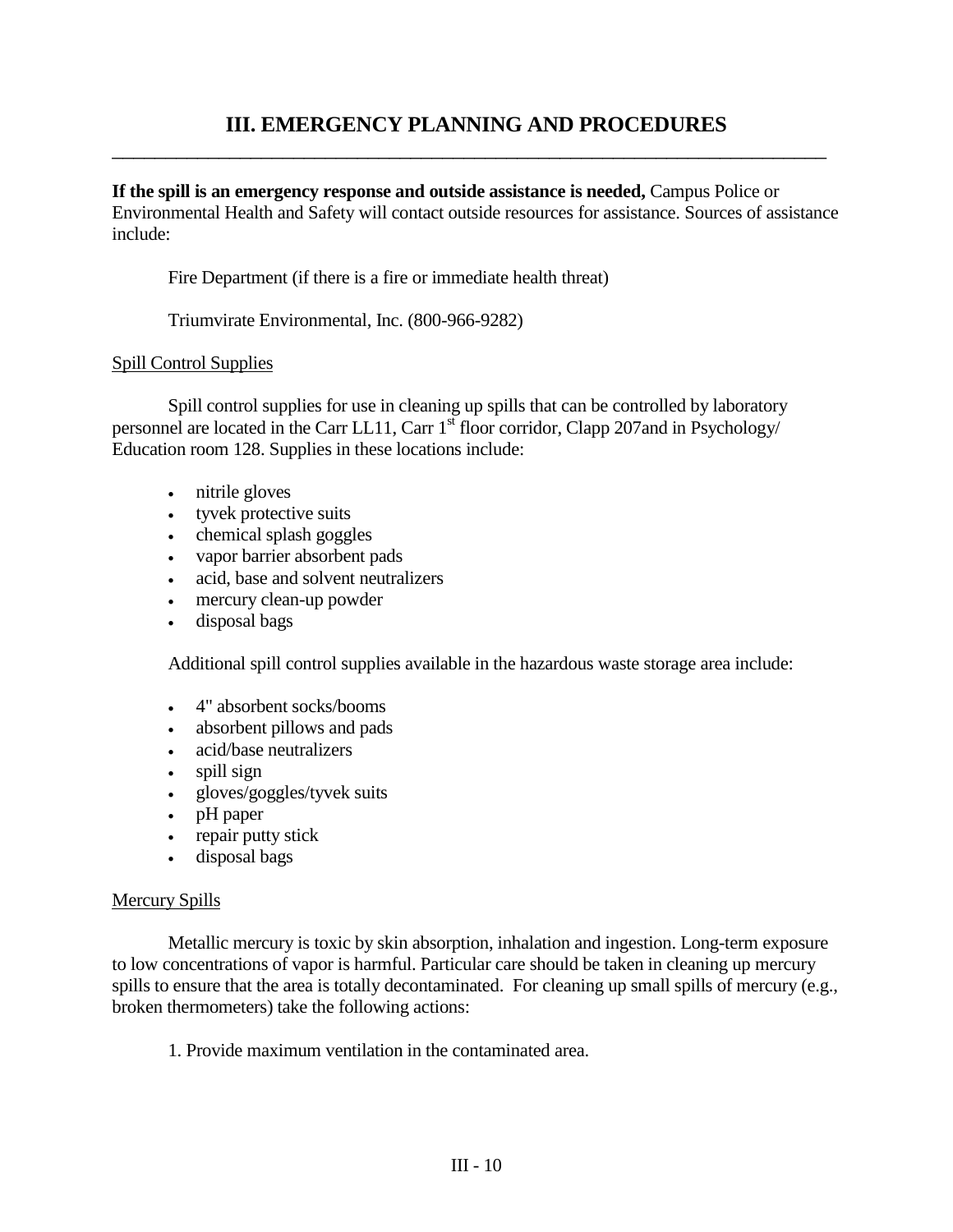$\overline{a_1}$  ,  $\overline{a_2}$  ,  $\overline{a_3}$  ,  $\overline{a_4}$  ,  $\overline{a_5}$  ,  $\overline{a_6}$  ,  $\overline{a_7}$  ,  $\overline{a_8}$  ,  $\overline{a_9}$  ,  $\overline{a_9}$  ,  $\overline{a_9}$  ,  $\overline{a_9}$  ,  $\overline{a_9}$  ,  $\overline{a_9}$  ,  $\overline{a_9}$  ,  $\overline{a_9}$  ,  $\overline{a_9}$  ,

2. If the mercury is spilled in an oven or other heated device, turn off the unit, evacuate the laboratory and call Campus Police.

3. Avoid contamination of shoes or other items in the area.

4. Never sweep with a broom, as this breaks up the droplets and results in increased vaporization.

5. Push pools of mercury together.

6. Pick up the pools with a medicine dropper, mercury pump, or pipette with a closed bulb and transfer into a plastic bottle.

7. Use mercury clean-up powder to form an amalgam of the residual that can then be picked up.

8. All mercury and clean-up debris must be disposed of as hazardous waste.

In the event of a large spill of mercury, call Campus Police. Mercury contaminated debris must be handled as hazardous waste as described in Chapter XI(a).

### **F. VENTILATION**

Laboratories and other areas using or storing chemicals must be evacuated when the ventilation in the room is not working.

Hoods in Carr and Kendade are equipped with alarms which signal when face velocity is less than 100 lfm, or, for hoods with horizontal sashes, when the sash height is raised above 15 inches. Chemical operations should not be conducted in a hood which is alarming or on which the alarm has been muted.

For those hoods with alarms, a hood should never be used when the hood is in alarm. If the alarm does not stop when the sash is lowered below 15 inches, close down all chemical operations, lower the sash and report the problem to the Department Chair or Office, who will in turn call Facilities Management. Hoods without alarms should not be used when a Kimwipe test (see Section IV) indicated low flow or the hood has been posted as having inadequate flow.

If all hood alarms in a room go off simultaneously, close down all chemical operations, lower the sash, exit the room and report the problem to the Department Chair or Office.

If the power is off, the emergency power system will maintain enough flow in the hoods to maintain a negative pressure, preventing contaminants from escaping into the room. Hoods should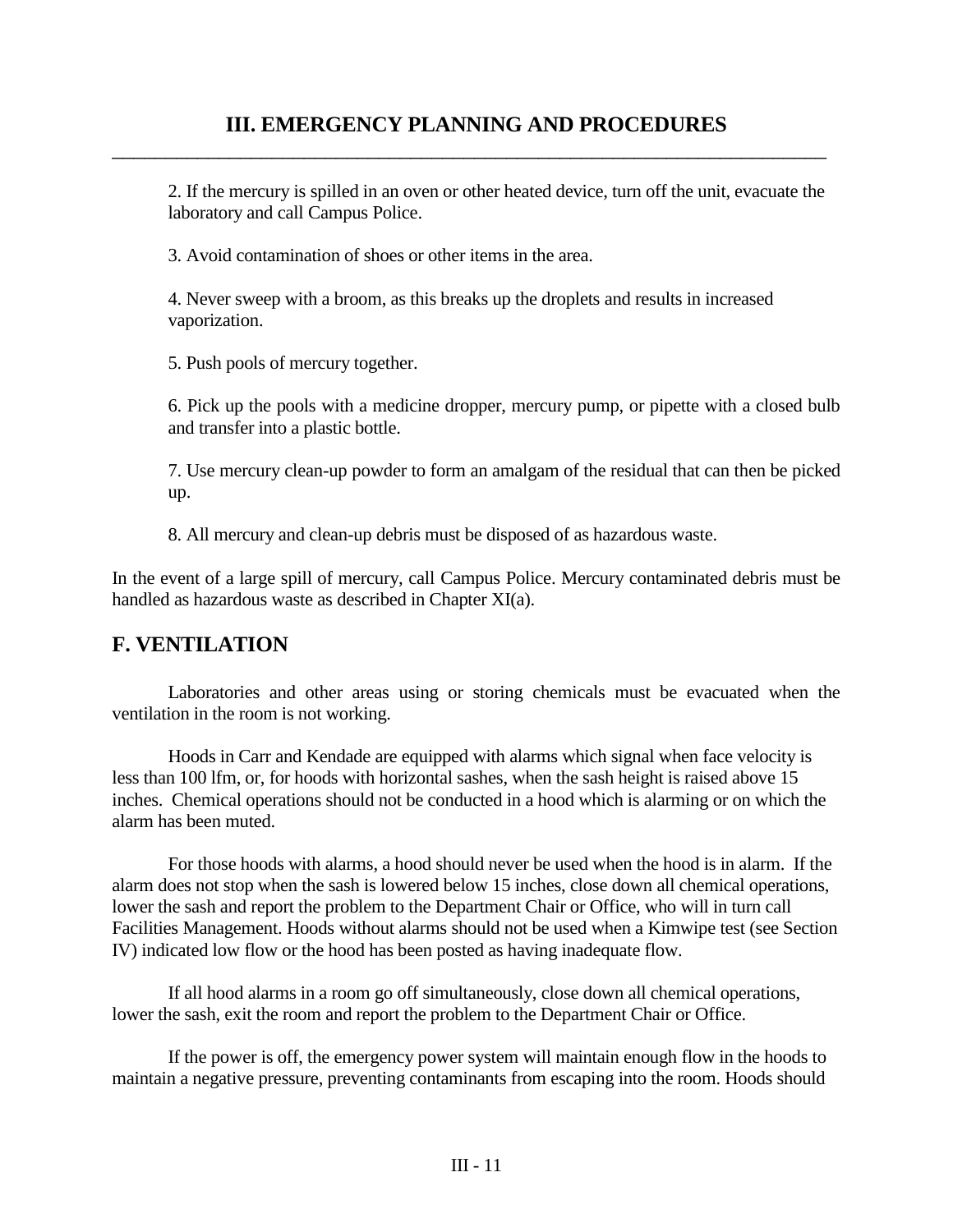$\overline{a_1}$  ,  $\overline{a_2}$  ,  $\overline{a_3}$  ,  $\overline{a_4}$  ,  $\overline{a_5}$  ,  $\overline{a_6}$  ,  $\overline{a_7}$  ,  $\overline{a_8}$  ,  $\overline{a_9}$  ,  $\overline{a_9}$  ,  $\overline{a_9}$  ,  $\overline{a_9}$  ,  $\overline{a_9}$  ,  $\overline{a_9}$  ,  $\overline{a_9}$  ,  $\overline{a_9}$  ,  $\overline{a_9}$  ,

never be used when on emergency power (all hoods will be in alarm), and all sashes should be kept closed, and the room should be evacuated.

# **G. OXYGEN SENSORS**

Several rooms are equipped with portable oxygen sensors and present and audible and visual alarm if oxygen levels fall below 19.5% or increase to 23.5%.

- Carr NMR rooms (LL02, LL05A)
- Clapp 5B
- Shattuck G03

These rooms contain cryogens that could pose an asphyxiation hazard in the event of an unplanned release.

### **If the alarm sounds and there are no visual signs of evaporating helium and nitrogen gases (e.g., plume in the room and there has been no indication that a release is likely):**

- (1) Evacuate the room immediately.
- (2) Close the door when everyone is out.
- (3) Report alarm condition to department faculty or staff.

Department faculty or staff will assess the situation and either use a second monitor, if available, to slowly enter the room to determine if an alarm condition truly exists, or call Campus Police to have oxygen levels independently checked with the Facilities Management confined space meter. Campus Police will contact Facilities Management and Environmental Health and Safety for independent monitoring.

### **If the alarm sounds and there are signs that a release may be occurring (noise, visual signs of evaporating gas escaping):**

- (1) Evacuate the room immediately.
- (2) Close the door when everyone is out.
- (3) Report alarm condition to department faculty or staff.
- (4) Call Campus Police.

Campus Police will contact Facilities Management and Environmental Health and Safety to have oxygen levels independently checked with the Facilities Management confined space meter.

If there is a medical emergency, call Campus Police who will in turn call the Fire Department.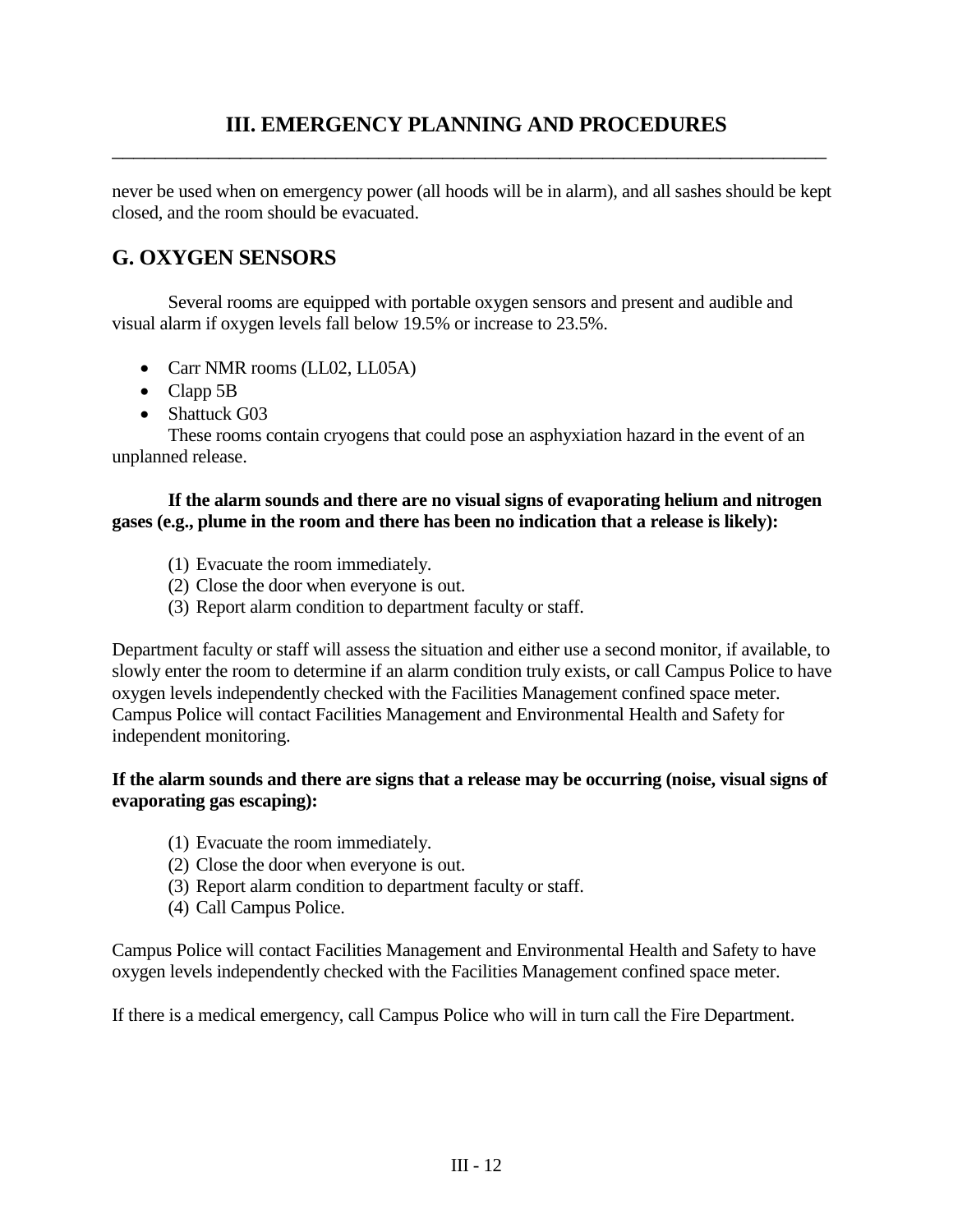$\overline{a_1}$  ,  $\overline{a_2}$  ,  $\overline{a_3}$  ,  $\overline{a_4}$  ,  $\overline{a_5}$  ,  $\overline{a_6}$  ,  $\overline{a_7}$  ,  $\overline{a_8}$  ,  $\overline{a_9}$  ,  $\overline{a_9}$  ,  $\overline{a_9}$  ,  $\overline{a_9}$  ,  $\overline{a_9}$  ,  $\overline{a_9}$  ,  $\overline{a_9}$  ,  $\overline{a_9}$  ,  $\overline{a_9}$  ,

# **APPENDIX III – A**

# **EMERGENCY TELEPHONE NUMBERS**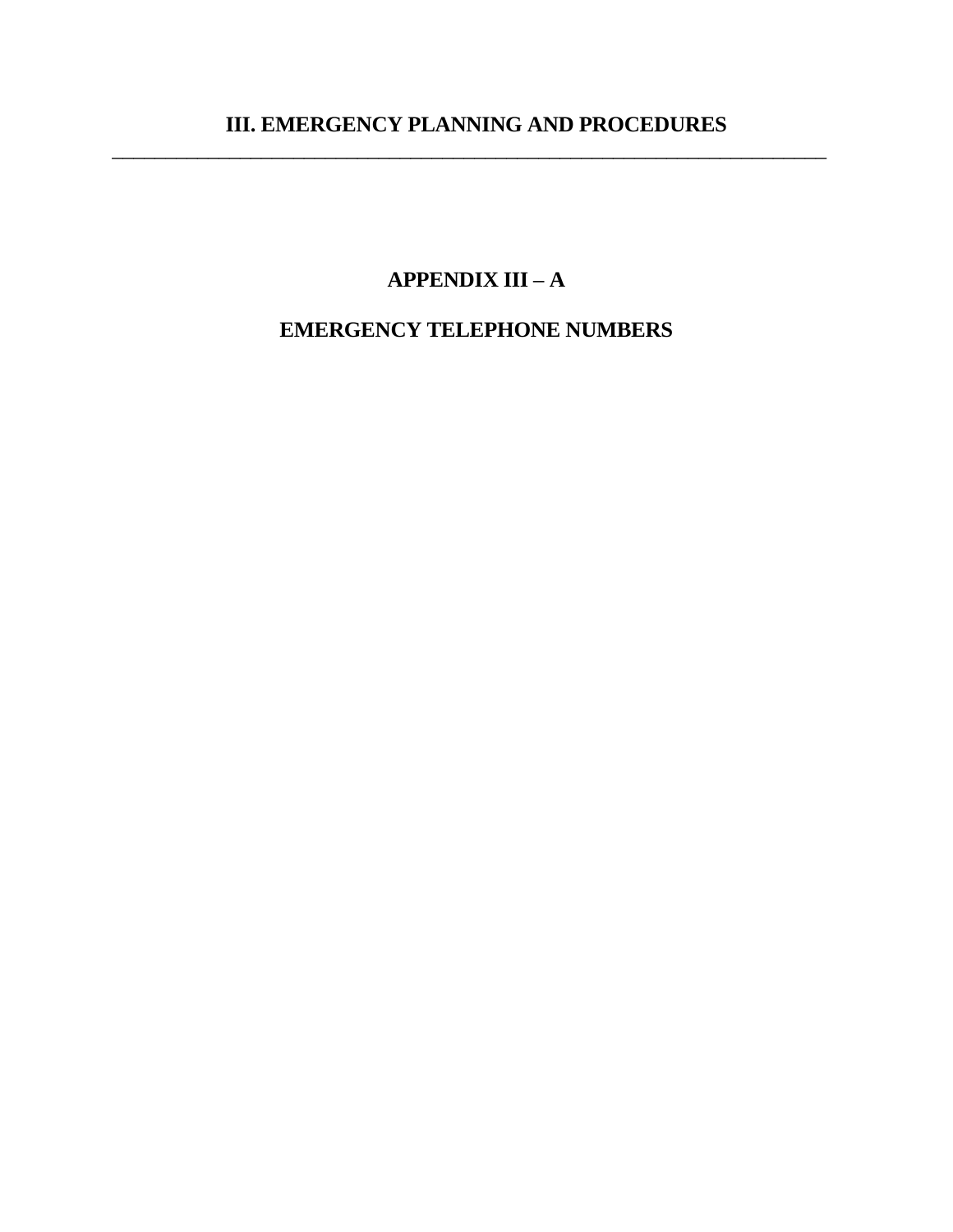| <b>MHC Emergency Number</b>                |                                 |              | 1911 |
|--------------------------------------------|---------------------------------|--------------|------|
|                                            | from off campus or a cell phone | 413-538-2304 |      |
| Campus Police (non-emergency)              |                                 |              | 2304 |
| <b>Health Center</b>                       |                                 |              | 2121 |
|                                            |                                 | fax          | 2352 |
| <b>Facilities Management</b>               |                                 |              | 2012 |
| Chemical Hygiene Officer, Nancy Apple,     |                                 |              | 2529 |
| Environmental Health & Safety              |                                 |              |      |
| Holyoke Medical Center Emergency Room      |                                 | 413-534-2507 |      |
| Holyoke Medical Center Occupational Health |                                 | 413-534-2546 |      |
| <b>MA Poison Control Center</b>            |                                 | 800-222-1222 |      |

# EMERGENCY TELEPHONE NUMBERS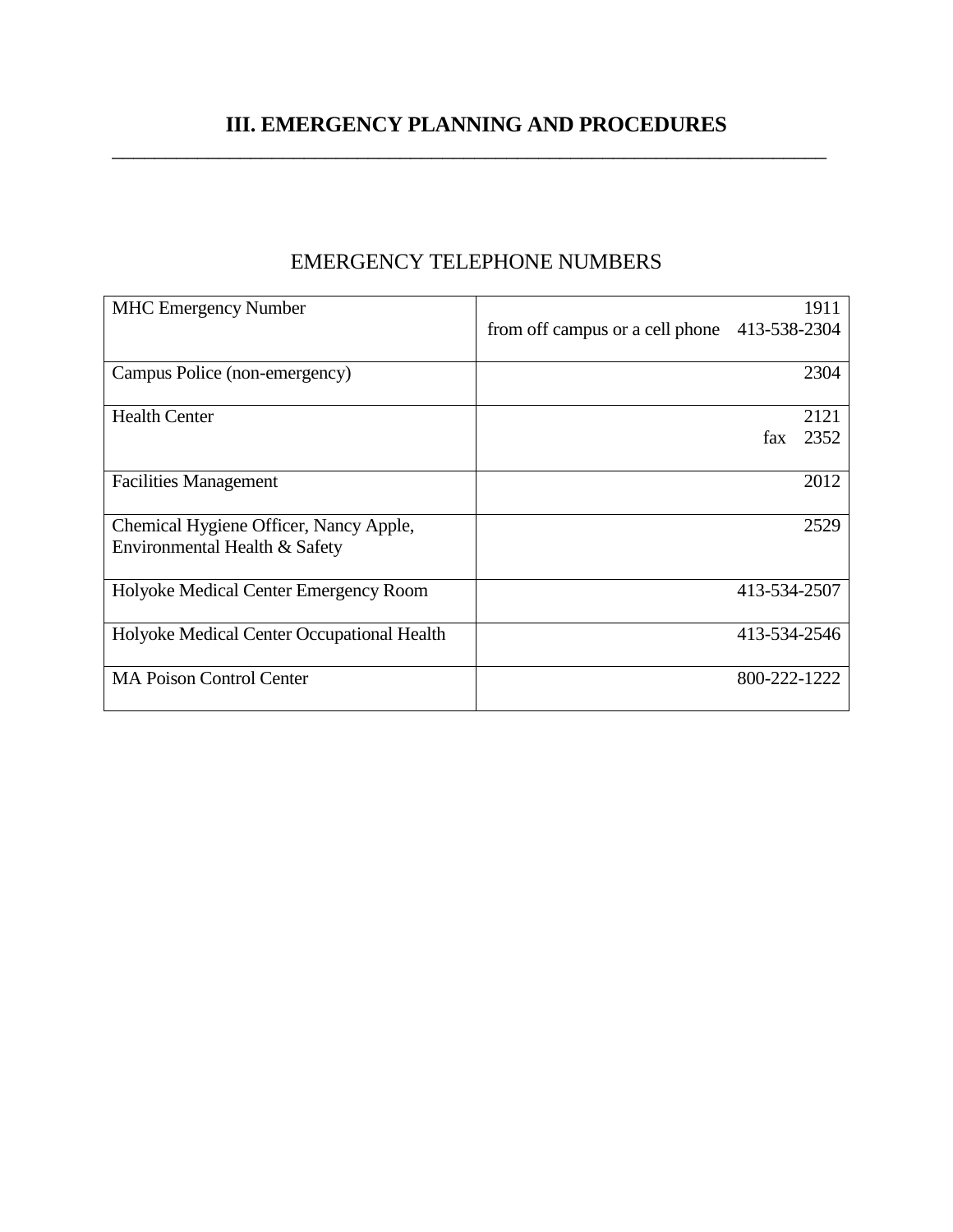# **APPENDIX III – B**

# **FIRST REPORT OF ACCIDENT FORM**